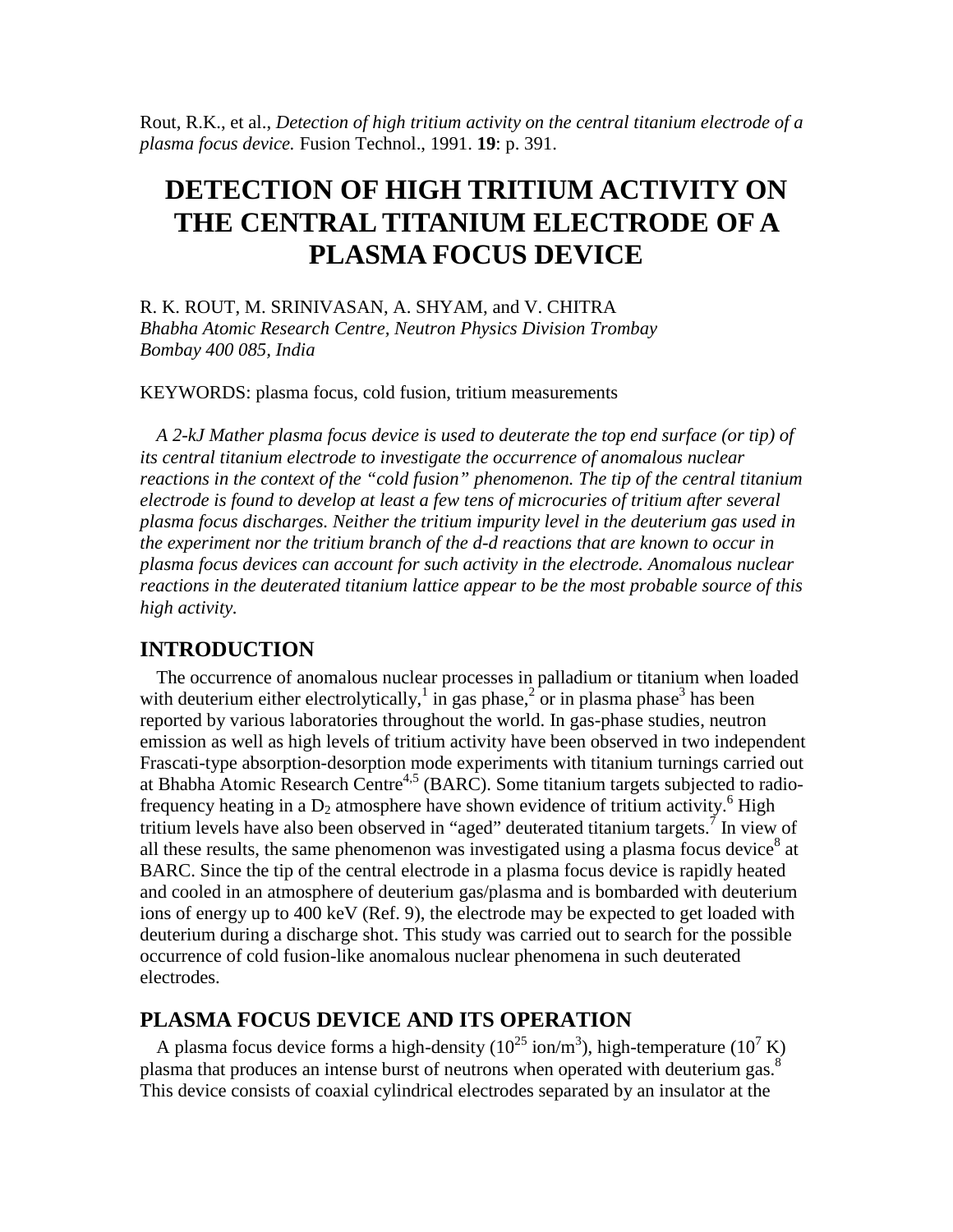bottom end and left open at the top, the entire assembly being housed inside a vacuum chamber. Figure 1 shows a schematic of the plasma focus device used in these experiments. The vacuum chamber is 12.7 cm in diameter and 16.5 cm long. The outer electrode configuration is a squirrel cage type. The central electrode is 10 cm long and 2.2 cm in diameter. Each of the 12 outer electrodes is 11 cm long and 0.8 cm in diameter, placed at a distance of 4 cm from the center of the inner electrode. The Corning glass insulator is 4 cm long. The plasma focus chamber is typically filled with deuterium gas at a pressure of 100 to 2000 Pa (1 to 20 mbar).

The device is driven by a 28-*µ*F low-inductance (100 nH at focus formation) fast capacitor bank charged to 12 kV (stored energy of 2 kJ). When the spark gap switch is fired, a surface discharge is first initiated along the length of the insulator. This then develops into a radial current sheath that is axially accelerated thereafter by  $J \times B$  forces between the electrodes, sweeping and "snow plowing" the gas ahead of it. On reaching the open end, the current sheath turns around on itself, forming a quasi-cylindrical implosion resulting in a dense hot plasma focus a few centimetres long and a few millimetres in diameter, just above the tip of the central electrode.

The time resolved *(dI/dt)* and voltage were recorded using a Rogowsky coil and a voltage divider, respectively, on separate storage oscilloscopes. The voltage and *dI/dt* signals indicate whether there is a successful formation of a healthy plasma focus during the discharge.

#### **EXPERIMENT**

The first experiment with a central titanium rod electrode (TA1) was carried out on January 4, 1990. This titanium electrode was exposed to ~50 charge/discharge shots at different deuterium gas filling pressures with the plasma focus operated in the normal mode, namely with the bank charged to positive voltage  $(12 \text{ kV})$ . Subsequently,  $\sim 10$ shots were taken with the bank charged to negative voltage (-12 kV). The polarity of the voltage was changed by replacing the diode chain with another similar but reverse polarity diode chain in the power supply unit. This was done to deflect some of the highenergy (up to 400 keV but most of the ions have energy ~10 to 100 keV) deuteron beams that are known to be generated in a plasma focus device toward the central electrode. The second titanium electrode (TA2) was subjected to 25 normal shots at a charging voltage of 12 kV, while the third electrode (TA6) was given with 25 shots of reversed polarity (-12 kV). A titanium electrode with a central depression (called the hollow titanium electrode) was also used. So far, we have studied four titanium electrodes. Other solid electrodes used were aluminum, brass, stainless steel, and tungsten.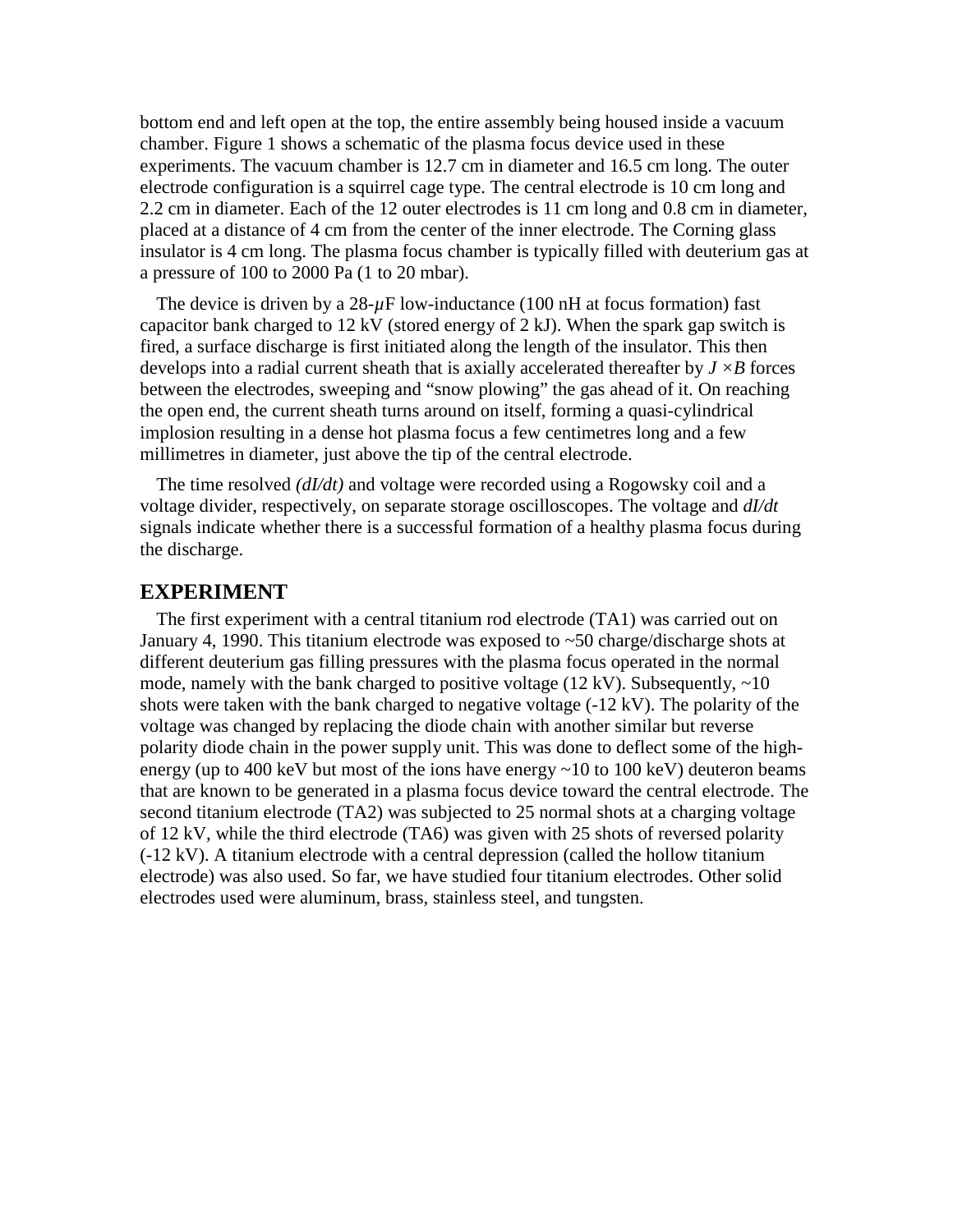

**Fig. 1. Schematic of a plasma focus device.**

#### **NEUTRON YIELD MEASUREMENT**

The neutron yield depends on the quality of focus formation. In plasma focus devices the neutrons are usually produced in one or possibly two sharp bursts lasting 10 to 100 ns, but the entire emission occurs well within a microsecond. The neutron yield in each shot in this experiment was measured with the help of a set of calibrated activation-type silver cathode Geiger-Muller (GM) counters embedded in paraffin and located close to the device. The GM counters count the 23-s beta activities induced in its silver cathode by the moderated neutrons. The setup had a threshold sensitivity of  $\approx 10^5$  n/burst. For electrode TA1, the neutron yield per shot varied from  $5 \times 10^5$  to  $10^7$ , depending on the filling pressures.

### **AUTORADIOGRAPHY**

Autoradiography was the first method employed to look for the presence of radioactivity on the surface of the central electrode. The technique is described in detail in Ref. 6. In this technique, with exposures of several days, localized regions of  $\leq 1$  mm (spots) with surface activity levels of a few hundred nanocuries each can be identified. Electrode TA1 was kept on the X-ray film for overnight exposure after the plasma focus shots on January 4, 1990. However, we did not detect any image at that time, presumably because the developer used was defective (this was realized only later). The next imaging was done after 5 weeks, when tritium activity was accidentally discovered on this rod using a newly procured NaI scintillation detector. When autoradiography was repeated this time, we obtained a spectacular image (see Fig. 2) of the top surface of electrode TA1. The autoradiography of electrodes TA2 and TA6 was done immediately after the plasma focus shots, but these gave only very faint images. Electrodes made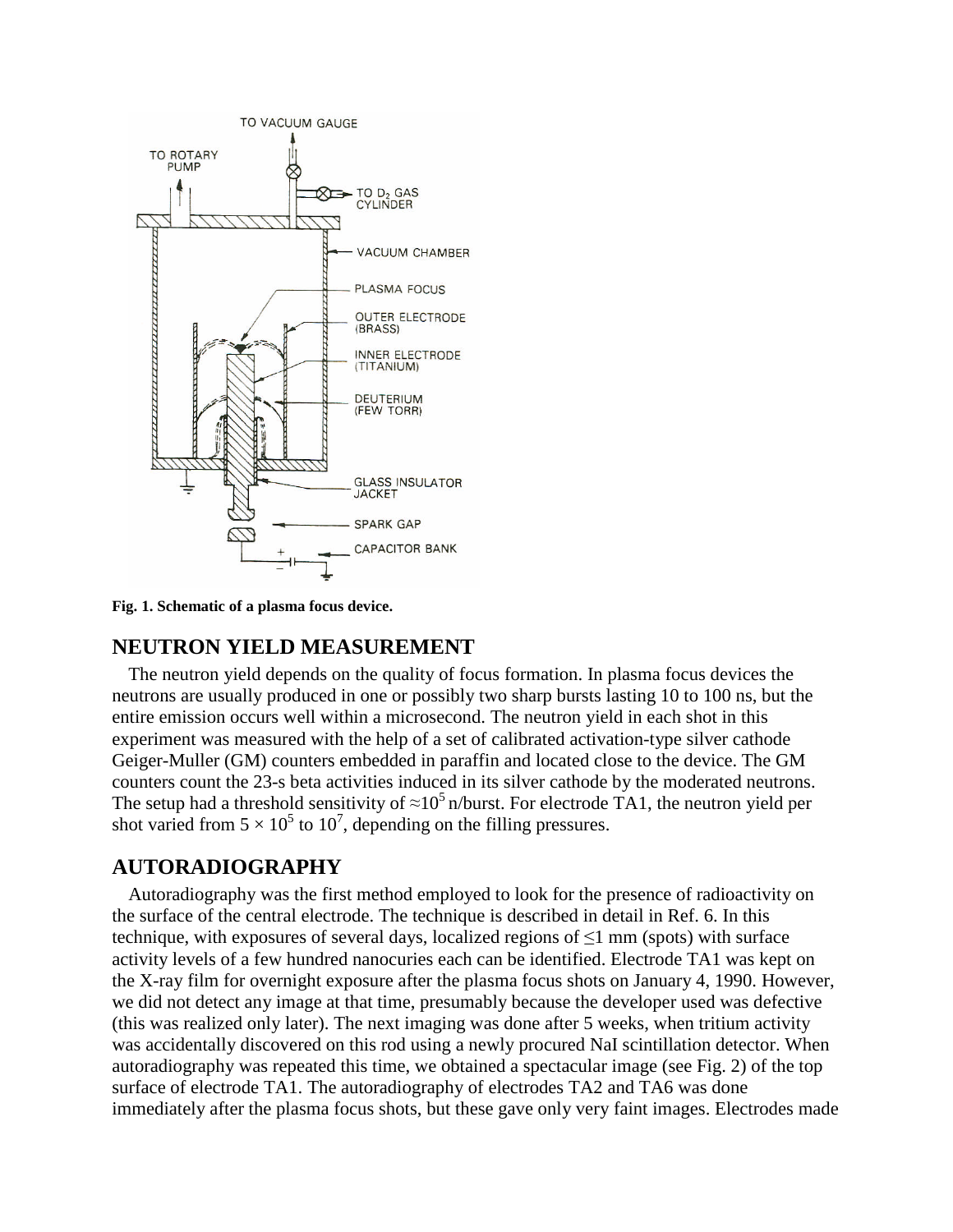of other materials and the hollow titanium electrode have, however, failed to give any image so far.



**Fig. 2. Autoradiograph of end surface of the central titanium electrode (TA1).**

# **MEASUREMENT OF TRITIUM ACTIVITY**

A 1-mm-thick NaI detector setup with associated electronics feeding into a personal computerbased pulse-height analyzer was used to measure tritium activity.<sup>7</sup> By sitting on a 6-keV-wide window centered around 5 keV, near-surface tritium was measured by means of the Ti-K X rays. Figure 3 shows the X-ray spectrum of electrode TA1 measured by this detector system. The threshold sensitivity of this technique is ~0.2  $\mu$ Ci (≈10<sup>12</sup> tritium atoms). Electrode TA1 was measured only 5 weeks after  $D_2$  loading, but the other electrodes (TA2 and TA6) were measured immediately after the shots. Table I summarizes the count data for electrodes TA1, TA2, and TA6. A tritiated titanium target of known activity (76  $\pm$  8 mCi) was used as reference for calibration. The error bar in the activity of tritiated target is due to the uncertainty associated with the measurement of quantity of tritium gas absorbed. The first electrode (TA1) with 50 normal shots and 10 reversed polarity shots has given the highest activity of ≈392 *µ*Ci (measured 5 weeks after the plasma focus shots). These electrodes were, however, too big to be measured by the available  $2 \pi$  beta counter. However, in the case of some deuterated titanium chips, it was observed<sup>5</sup> that the tritium activity measured by the  $2\pi$  beta counter gave a value that was one or two orders of magnitude less than that measured by the NaI detector. The discrepancy was attributed to differences in the depthwise distribution of tritium between the sample and standard. The second electrode (TA2) with 25 normal shots has given  $\approx 8.5 \mu$ Ci, while the third electrode (TA6) with 25 shots of reversed polarity has developed  $\approx$ 2  $\mu$ Ci of activity. This explains why the autoradiographs of electrodes TA2 and TA6 are very faint. The hollow titanium electrode has not shown any activity.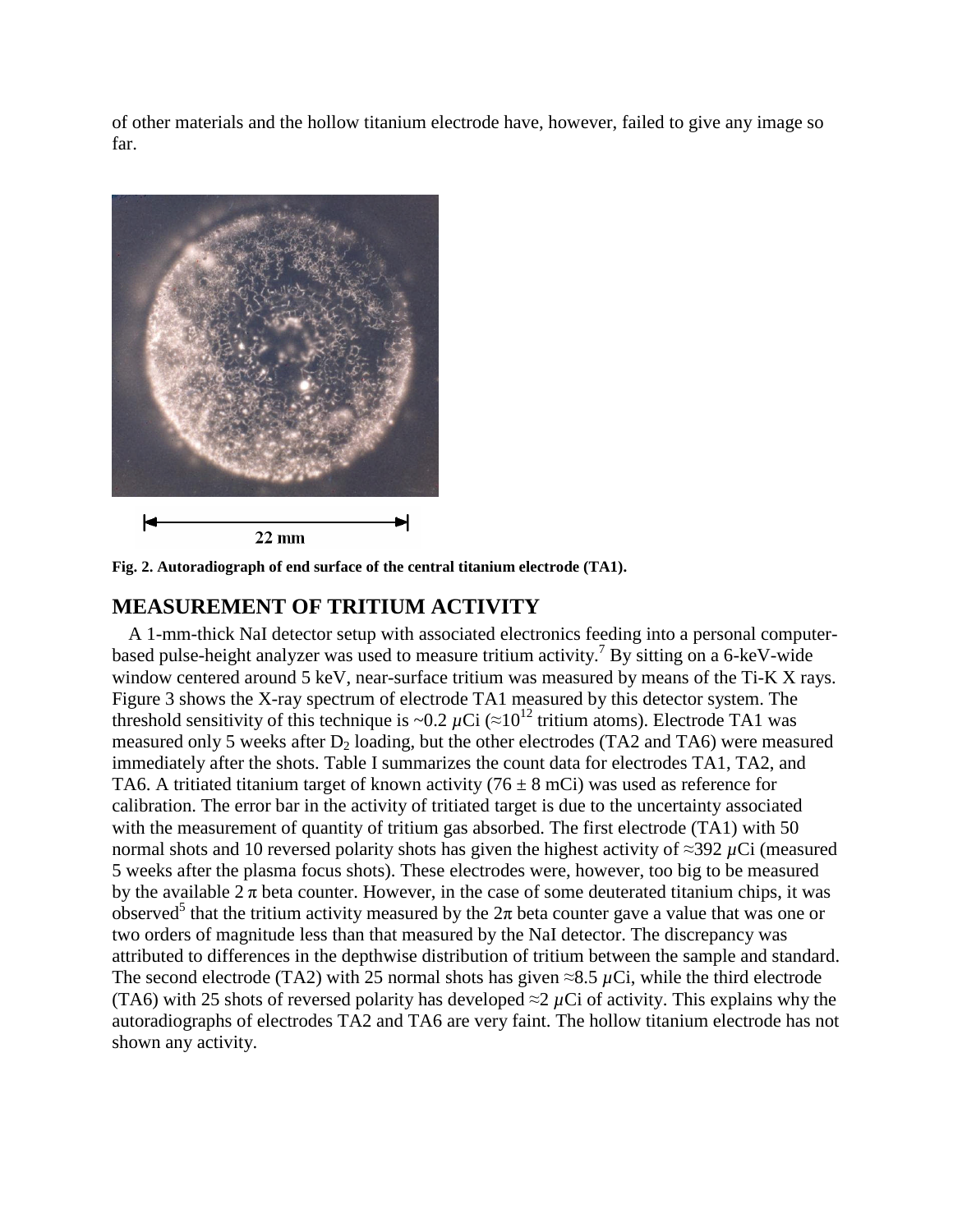# **RESULTS, DISCUSSION, AND CONCLUSIONS**

Neutron yield per shot was  $\approx$ 10<sup>7</sup> on average. But tritium has been observed so far only in the solid titanium electrodes. The tritium measurement by the NaI detector shows electrode TA1 has produced the highest activity ( $\approx$ 392  $\mu$ Ci) among TA1, TA2, and TA6. The deuterium gas used for electrode TA1 was procured from Matheson. Unfortunately, the deuterium in this cylinder was depleted before tritium activity was detected from the plasma focus electrode. Therefore, this gas could not be tested for possible tritium contamination. The deuterium used for TA2, TA6, and for other electrodes are from a different source of supply. The tritium content of the  $D_2$ cylinder was measured and found to be  $\leq 0.72 \mu \text{Ci}/\ell$ . However, this cannot explain the large difference in activity. While the tritium observed in electrodes TA2 and TA6 are of comparable magnitude, it does appear that reverse polarity has not particularly improved tritium production.

The autoradiograph of electrode TA1 (66-h exposure) taken 5 weeks after the plasma focus shots is shown in Fig. 2. This image has been reproduced several times since then through repeated exposures. There has been no noticeable change in the resolution or clarity of the images even after a gap of a few months. The image reveals a large number of randomly distributed spots indicating the presence of localized tritium-bearing sites. Two kinds of structures are discernible in the image. The first type is sharp wormlike lines that appear to have been created by beta particles emanating from the surface. The second variety is diffused spots, which could be attributed to soft X rays emanating from deeper layers. Attempts are under way to correlate this autoradiograph with the micrograph obtained using an optical microscope with a magnification of over 100.

| Measurements on Thainum Rou Electrones by Ival Detector |                   |                 |               |
|---------------------------------------------------------|-------------------|-----------------|---------------|
| Electrodes                                              | TA1               | TA <sub>2</sub> | TA6           |
| Date of plasma focus shots                              | January 4, 1990   | May 24, 1990    | June 4, 1990  |
| Date of measurement                                     | February 21, 1990 | May 24, 1990    | June 4, 1990  |
| Count rate with standard                                |                   |                 |               |
| $76 \pm 8$ mCi source (count/s)                         | 6215.7            | 6290.3          | 11268.8       |
| Count rate with electrodes                              |                   |                 |               |
| $\text{(count/s)}$                                      | 33.3              | 2.3             | 1.8           |
| Background (count/s)                                    | 1.2               | 1.6             | 1.5           |
| Tritium activity $(\mu Ci)$                             | $392 \pm 90$      | $8.5 \pm 1.7$   | $2.0 \pm 0.5$ |

TABLE I Measurements on Titanium Rod Electrodes by NaI Detector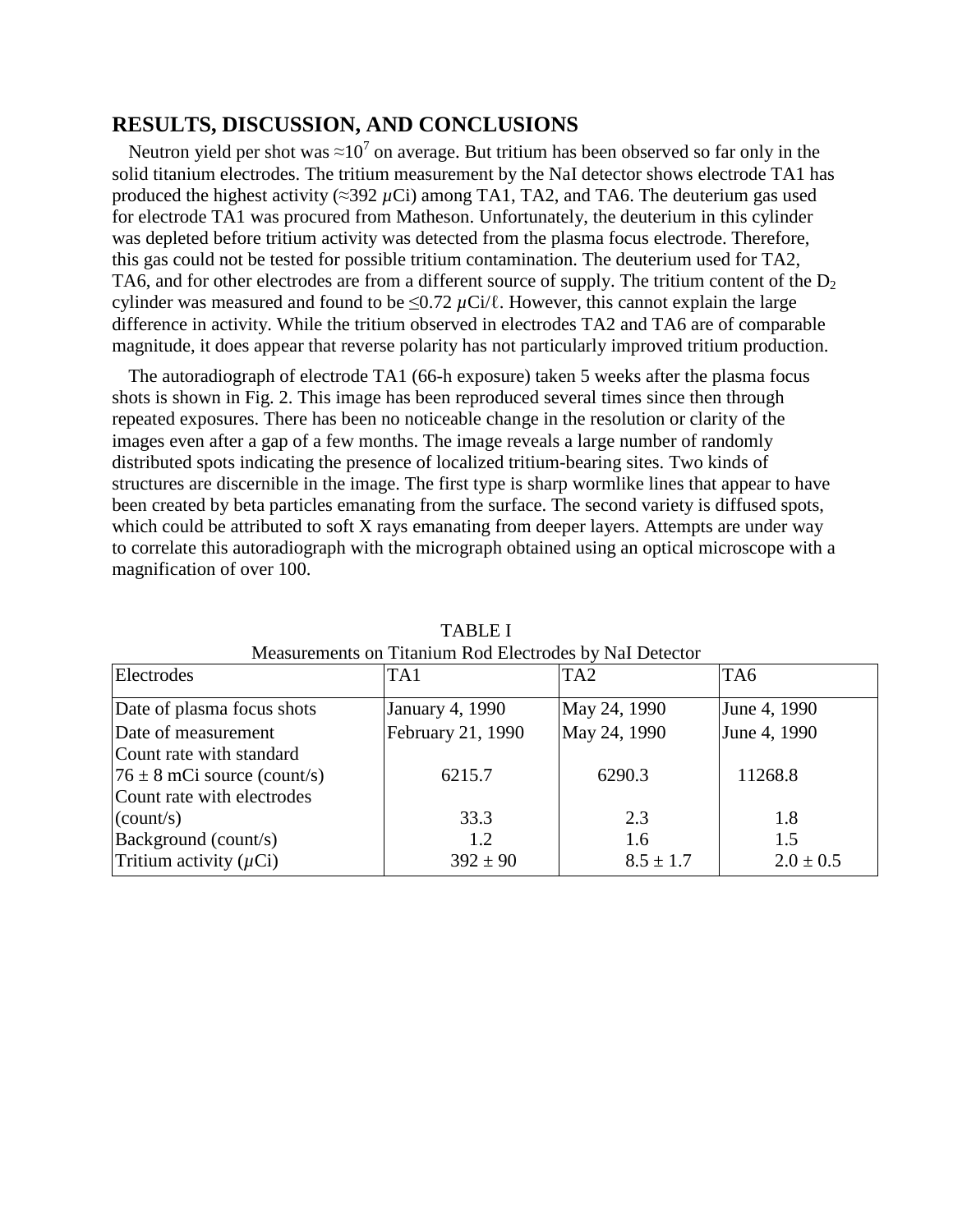

**Fig. 3. X-ray spectrum of TA1 measured by a 1-mm-thick NaI detector.**

Our 2-kJ plasma focus typically produces  $10^6$  to  $10^8$  n/shot. In the present experiments, assuming 100 shots as the upper limit, not more than  $\approx 10^9$  neutrons (average neutron yield per shot  $\approx 10^7$ ) could have been produced in all with each electrode. Since the tritium-to-neutron branching ratio in conventional *d-d* reactions is unity [the reaction cross sections of *d*(*d*,T)*p* and  $d(d, \text{He})n$  are almost equal in a conventional  $d$ - $d$  fusion], the same number, 10<sup>9</sup> tritium atoms, would have been produced at most as a result of the hot (or rather beam target) fusion reactions. It is totally unrealistic to expect that all this tritium would have succeeded in getting absorbed in the central titanium electrode. Even if that were true, it still cannot explain the  $10^{14}$  (electrode TA2) to  $10^{16}$  (electrode TA1) atoms of tritium measured on their tips in this series of experiments.

Since a titanium electrode with a central 2-cm depression did not develop any activity, it appears that the proximity of the surface being exposed to the plasma focus plays an important role in the sequence of events leading to anomalous tritium production.

The temporal variation of neutron yield and tritium activity in these electrodes is proposed to be studied systematically in future experiments. For this purpose, an *in situ* low-energy beta counter is being fabricated. An on-line personal computer with variable channel width and multiscaling mode of data acquisition is also being installed.

#### **REFERENCES**

- 1. M. FLEISCHMANN and S. PONS, "Electrochemically Induced Nuclear Fusion of Deuterium," *J. Electroanal. Chem.*, **261**, 301 (1989).
- 2. A. De NINNO et al., "Evidence of Emission of Neutrons from a Titanium Deuterated System," *Europhys. Lett.*, **9**, 221 (1989).
- 3. N. WADA and K. NISHIZAWA, "Nuclear Fusion in Solid," *Jpn. J. Appl. Phys.,* **28**, 2017 (1989).
- 4. P. K. IYENGAR et al., "Bhabha Atomic Research Centre Studies in Cold Fusion," *Fusion Technol.,* **18**, 32 (1990).